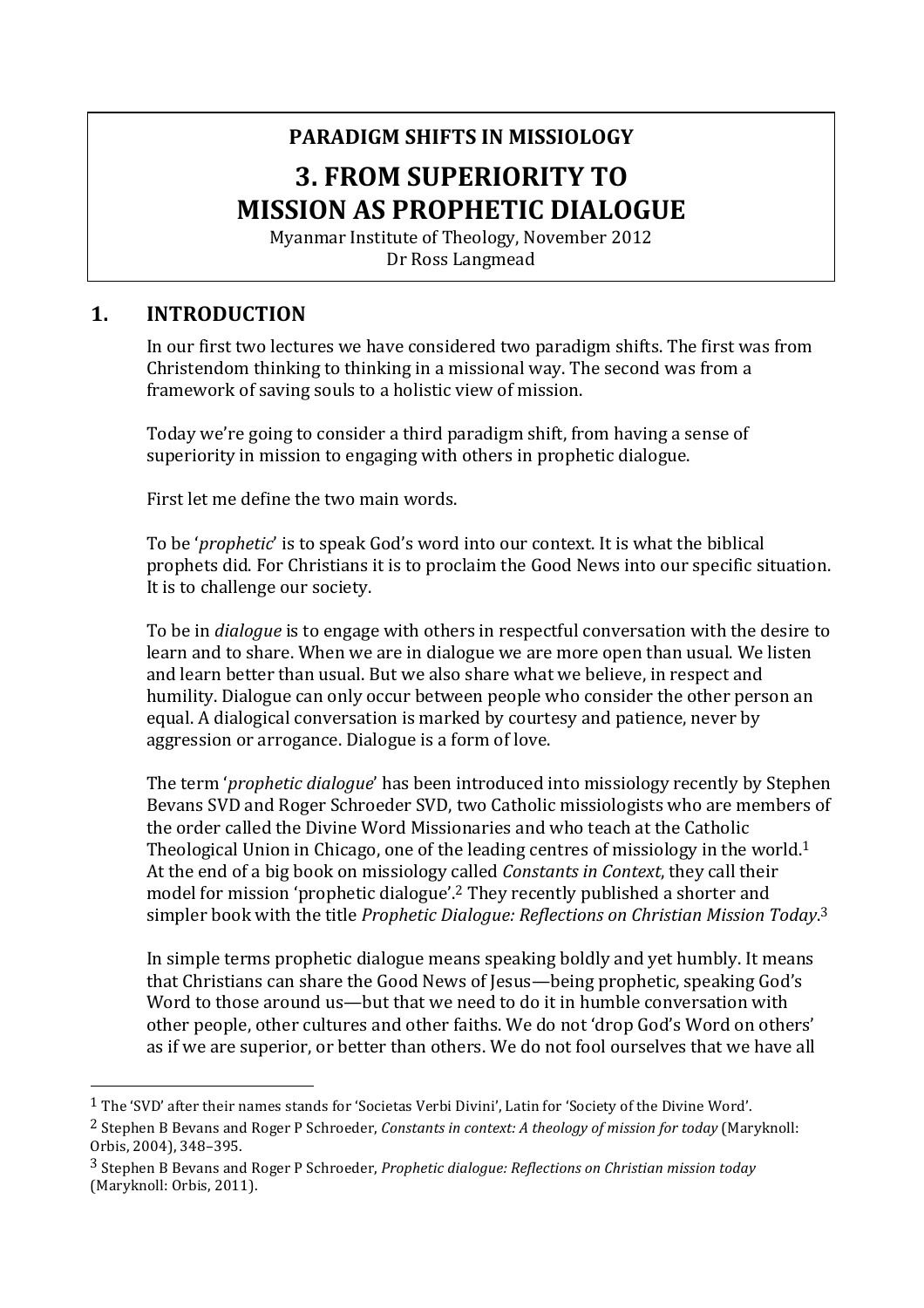the light and truth and that we are shining it into total darkness. We share what we know, aware that we do not know it all. We share in the hope that, in our encounter with others, God will become better known by both them and us.

Let's consider first the old way of thinking where Christians on mission thought they were superior, or better.

## 2. **THE PARADIGM OF SUPERIORITY**

#### **a. The Western Sense of Superiority**

When western missionaries went to Africa, South America and Asia they tended to think that they were more civilised. It is true that Europeans were good at sailing around the world. It's true that they had discovered many things due to western science. It's true that their armies were strong, especially with gunpowder making guns possible. And it's true that Europe has a rich tradition in art, music, politics and philosophy.

But Europeans were in danger of being arrogant. They saw the rest of the world as 'uncivilised'. They called others 'savages' or 'natives'. They usually didn't understand the rich culture of the countries they conquered. This is certainly true of Australia, where the British settlers thought that the Australian Aborigines were half-animals, stupid, and lacking culture. We have come to realise how rich the culture of Indigenous Australians is.

It was also true of the British coming to India and Burma. They thought the Burmese were interesting but odd. Words such as 'oriental', 'exotic' and 'inscrutable' were used, showing that the British felt superior and thought they were bringing culture to the East. How wrong they were.

Western missionaries were people of their time. They often felt the same. They were bringing the gospel to the 'heathen'. They brought the light to the darkness. They would 'civilise' as well as 'Christianise'.

David Bosch says that the missionaries often followed a 'clean slate' (in Latin, *tabula rasa*) approach. This means wiping the past clean, like erasing everything on a blackboard. This meant that 'people could become Christian only if their cultural-religious practices were first destroyed, sometimes but not always by force'.<sup>4</sup>

There was a double sense of superiority here, both religious and cultural. To accept Christianity was to erase all past religious beliefs and traditions and start again. And to become Christian was, in effect, to become western, because it was western Christianity that was being proclaimed. We see this in the music, the buildings, the forms of worship. We see it in the fact that western denominations were set up in the East, such as the Baptists, Methodists, Anglicans, Roman Catholics and so on.

<sup>&</sup>lt;sup>4</sup> David J Bosch, *Transforming mission: Paradigm shifts in theology of mission* (Maryknoll: Orbis, 1991), 178.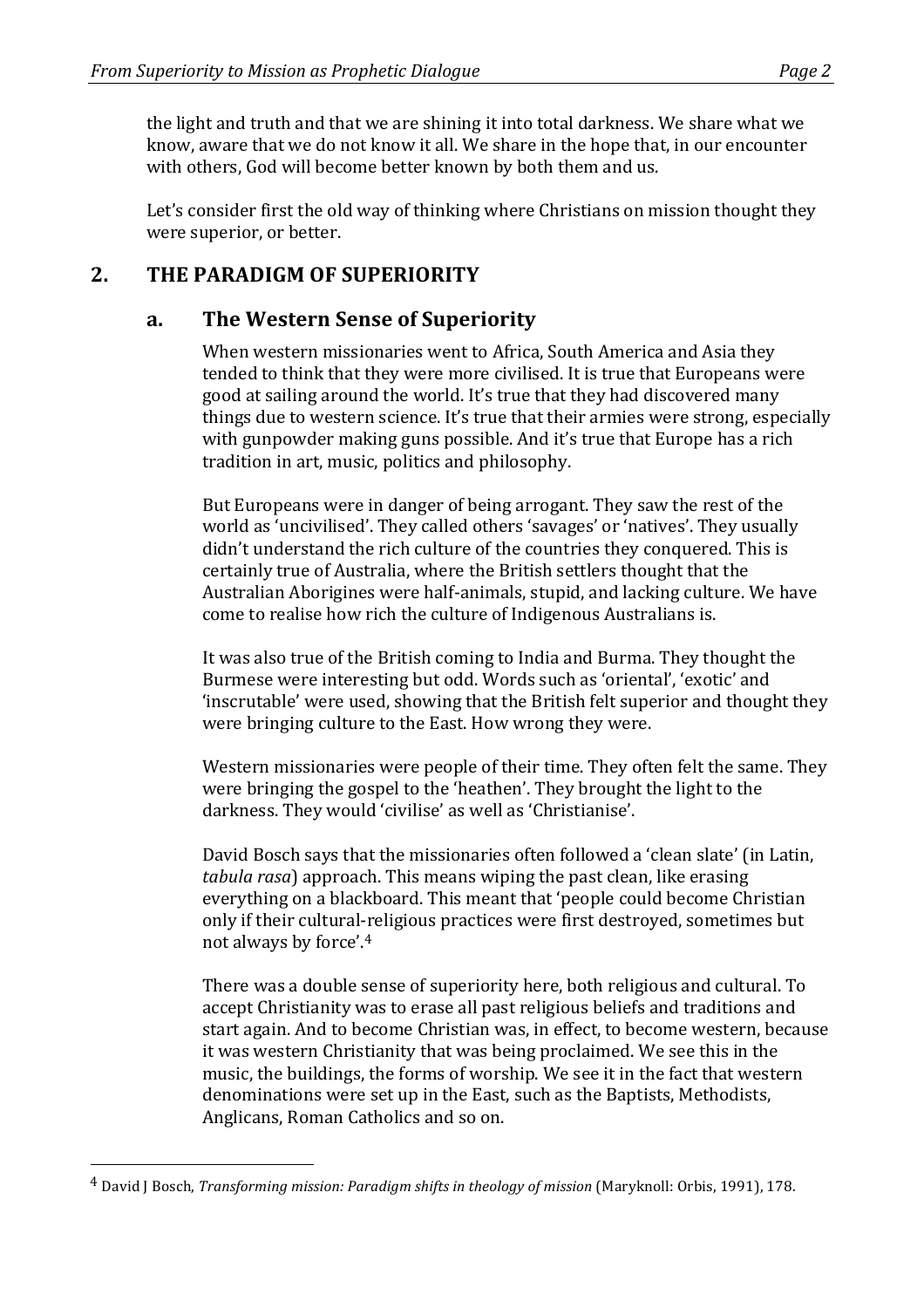## **b.** The Danger of Superiority in Conservative Evangelicalism

These days most Christians working in other cultures are more respectful of culture. But some Christians are still not respectful of other religions. There is a danger of feeling superior because we have the truth and others are living in darkness. This danger can be seen most amongst fundamentalists or conservative evangelicals. The reason it is a danger is that the picture becomes so 'black and white'. We can slip into thinking in terms of 'totally true' and 'totally false'. We can believe that anyone who is not a Christian is an evil person, whereas anyone who is a Christian is a good person.

I was brought up in a family that thought like this. We didn't mix much with non-Christians. We didn't go to the movies or the football. By the time I grew up I even wondered how non-Christian parents could love their children properly if they didn't know the God who is love. This was a very superior feeling, and now I realise I was wrong.

In the theology of religions, the position that we live in complete light while other religions are in complete darkness is called 'exclusivism'. It means that the truth is exclusive to Christianity, or found only on Christ. It holds that other religions are wrong and are under the influence of Satan. They live in deep darkness and their believers are spiritually lost.

The paradigm of prophetic dialogue still speaks of the truth of the way of Jesus. but it makes room for the truth found in other religions. There are ways of affirming truth without taking a superior stance. Let's look at this possibility in more detail.

*Question:*

 

*Can you think of any Burmese ways (or Karen ways or Chin ways, etc.) that western missionaries condemned or disapproved of in the past, but which your church is* rediscovering today?

## **3. THE PARADIGM OF PROPHETIC DIALOGUE**

I would like to suggest that mission is essentially dialogical and yet that the Christian church must also witness to what it believes is genuinely good news for all, rooted in God's revelation in Jesus Christ.

It is possible, in other words, for Christian witness to flow from a deep conviction that we are discovering a central clue to life and its meaning, but also to be characterised by an openness to discovering more, wherever God's Spirit is at work.

There are many ways to express this middle ground. For example, it is common for the three main stances towards religions to be labelled 'exclusivist', 'inclusivist' and 'pluralist'.<sup>5</sup> I've already mentioned exclusivism, the view that truth is found

<sup>&</sup>lt;sup>5</sup> As, for example, in Alan Race, *Christians and religious pluralism: Patterns in the Christian theology of religions* (London: SCM, 1983); Gavin D'Costa, *Theology and religious pluralism* (Oxford: Blackwell, 1986); and Bosch, *Transforming mission*, 478-483. The framework is discussed in detail in Perry Schmidt-Leukel, 'Exclusivism,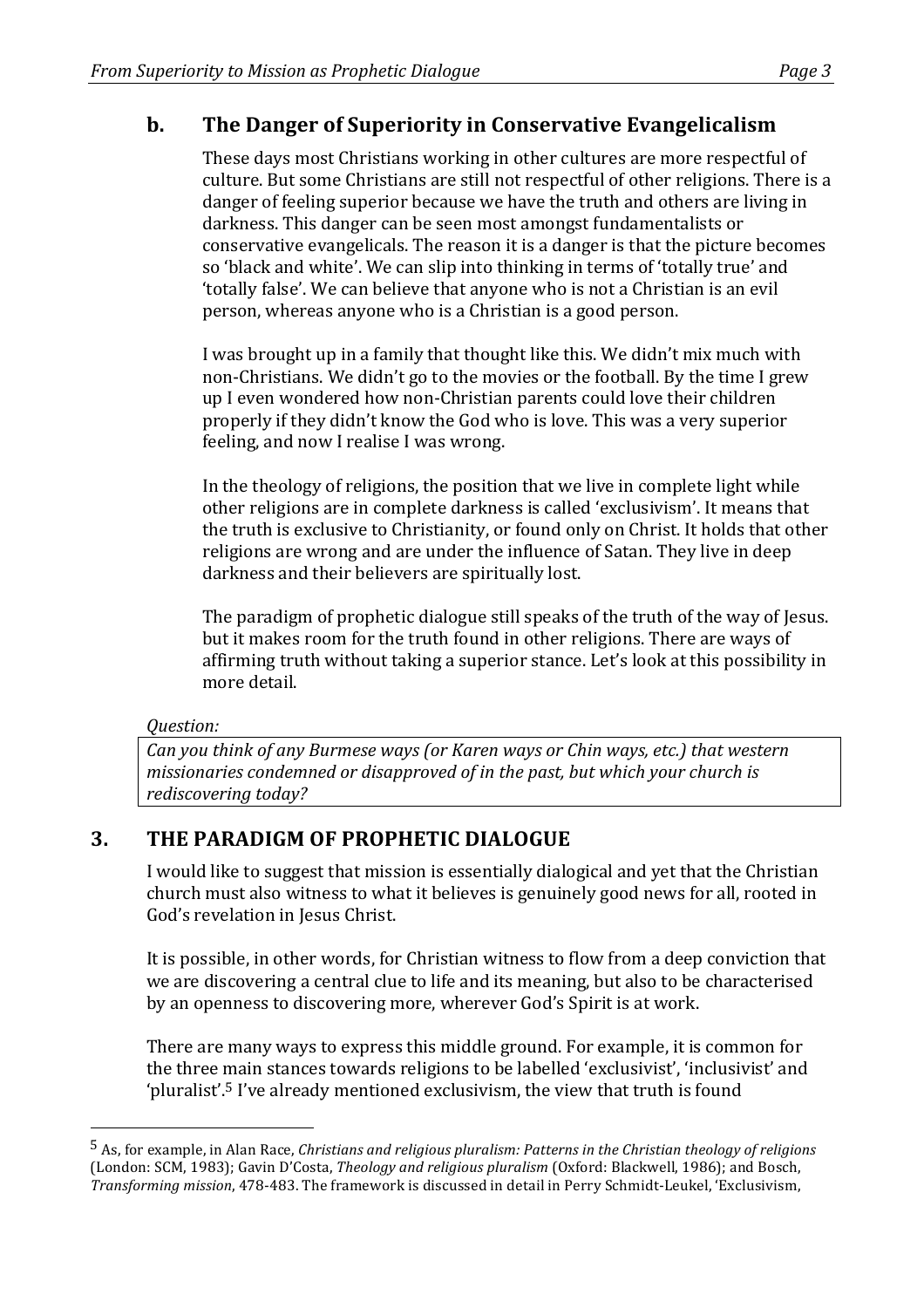exclusively in Jesus Christ. At the other end of the spectrum is pluralism, the belief that there are various paths to God, none better than the other. Prophetic dialogue is a form of the middle approach, that of inclusivism—a belief that God is revealed definitively but not exhaustively in Jesus.

Let me explain these two words 'definitively' and 'exhaustively'. To say that Jesus 'definitively' reveals God is to say that we believe that God is 'Jesus-shaped'—Jesus defines God for us. But to go on and say that God is not 'exhaustively' revealed in Jesus is to say that there is more to know about God than Jesus shows us. We only know in part. God is infinite mystery. God cannot be put in a box.

So in a multifaith context the appropriate Christian stance towards the world is one of both conviction and openness. We have conviction, that is, strong belief. But we are open to learning more. These two attitudes can go together.

The way this middle ground was expressed at the World Council of Churches' mission conference in San Antonio in 1990 was that 'we cannot point to any other way of salvation than Jesus Christ; at the same time we cannot set limits to the saving power of God'.<sup>6</sup> The delegates at this conference felt that there was an unresolved tension in this statement.<sup>7</sup>

David Bosch embraced this tension. In his book *Transforming Mission* he asks the question: 'How do we maintain the tension between being both missionary and dialogical? In one of Bosch's famous phrases, he says our witness in a multifaith context needs to occur in bold humility, or humble boldness.<sup>8</sup> You might think we need to be one or the other—bold and confident, *or* humble and open. But the two go together.

I also believe that boldness and humility go together. There are three reasons for holding them together as one approach.

- First, the Christian call to mission is a call to witness, and this term embodies both the boldness and humility that Bosch refers to.
- Second, my view of truth allows for both conviction and openness—a form of boldness and humility—without deep tension.
- Third, because our witness works itself out incarnationally, in all dimensions of life and particularly through relationships, our witness is expressed holistically in love for neighbour.

Let's explore these three in further detail.

<u> 1989 - Andrea Santa Andrea Andrea Andrea Andrea Andrea Andrea Andrea Andrea Andrea Andrea Andrea Andrea Andr</u>

inclusivism, pluralism: The tripolar typology — Clarified and reaffirmed', in *The myth of religious superiority: A multifaith exploration*, ed. Paul F Knitter (Maryknoll: Orbis, 2005), 13-27, and (using different labels) in Veli-Matti Kärkkäinen, *An introduction to the theology of religions: Biblical, historical, and contemporary perspectives* (Downers Grove, IL: InterVarsity Press, 2003), 343-355.

<sup>&</sup>lt;sup>6</sup> Frederick R Wilson, ed. The San Antonio Report: Your will be done: Mission in Christ's way (Geneva: World Council of Churches, 1990), #1.26, p. 32. See also World Council of Churches Central Committee, 'Ecumenical affirmation: Mission and evangelism', in *New directions in mission and evangelization, 1: Basic statements, 1974-*1991, eds. James A Scherer and Stephen B Bevans (Maryknoll: Orbis, 1992), #6 and #43, pp. 39 and 50.

<sup>7</sup> Wilson, ed. *The San Antonio Report*, #1.29, p. 33.

<sup>8</sup> Bosch, *Transforming mission*, 489.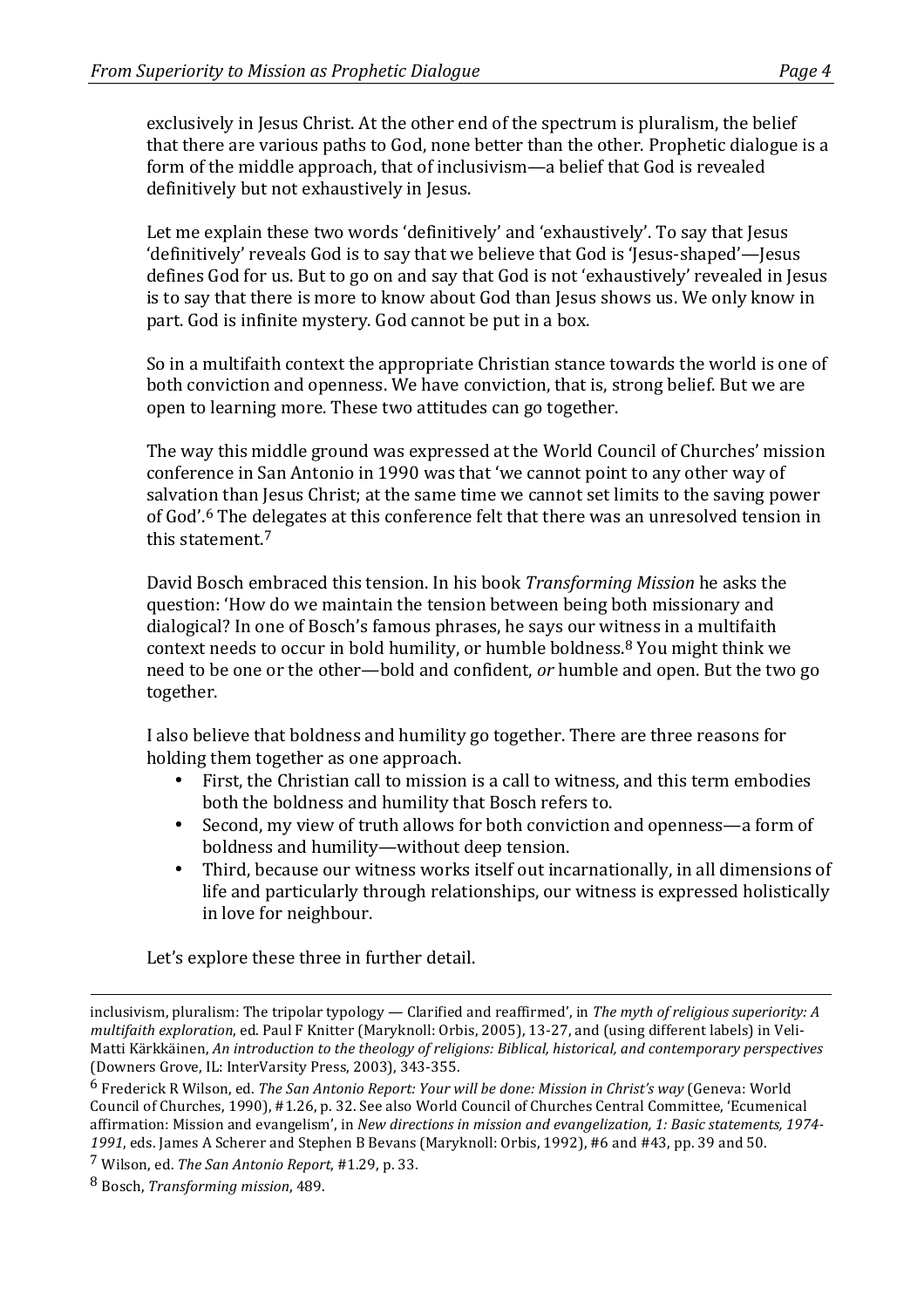### **4. MISSION AS WITNESS: 'BE MY WITNESSES'**

The Christian call to mission is a call to bear witness to God's saving activity in Jesus Christ.<sup>9</sup> The word group underlying the idea of 'witness' or 'testimony' is at least as frequent in the New Testament as the word group associated with 'preaching the Word', 'proclaiming the gospel' or 'kerygma'.<sup>10</sup> The clearest expression of mission as witness is found in Acts 1:8, where Jesus appeared to his disciples, promised the power of the Holy Spirit and said, 'You will be my witnesses in Jerusalem, in all Judea and Samaria, and to the ends of the earth'.

The role of the witness is a simple and modest one, to *report what they know*. The witness does not defend an idea or promote a worldview. A witness tells what he or she has seen or experienced. The witness in a court case is of no interest other than pointing to what happened in the past or is evident now.<sup>11</sup> The task of Christian witness is simply to tell the story of Jesus and to share how the liberating reality of the resurrection is evident now. It is the mission of God and we are invited to be a part of it by being witnesses.

We can bear witness *not only in word but in deed*. The word 'martyr' comes from the Greek word for 'witness' (*martureo* = to witness). Many Christians have borne witness to the Good News of Jesus Christ by paying the ultimate price, giving their life. Less dramatically, the call to mission is a call to bear witness to our understanding of God's love in all parts of life. Jesus' call to 'be my witness' was not just a call to give witness verbally.<sup>12</sup> I will return to this later when considering witness in all of life.

We bear witness in the context of *a new community*. It is only together that we can, at least to some degree, point to Jesus as the source and inspiration of our community. Darrell Guder points out that the New Testament concept of witness encompasses not only the person who witnesses, but also the testimony given by the witness and the process of bearing witness.<sup>13</sup> So Christian witness defines 'the entire Christian life, both individually and corporately'.<sup>14</sup>

These observations about the nature of witness make it clear how it is both bold and humble. In a court room witnesses are asked to say what they know, but nothing beyond. Their expertise is limited, and if they go beyond what they saw or heard they are soon reminded to stick to what they know.

In a multifaith situation a clear understanding of mission as witness helps greatly.

 $9$  Among many New Testament passages which see Christians as called to be witnesses to Christ are Lk 24:48, In 3:28, Acts 1:8, 1:22, 2:32, 3:15, 5:32, 10:39, 10:41, 13:31, 22:15, 23:11, Rom 8:16, Heb 12:1, 1 Pet 5:1, Rev 17:6.

<sup>&</sup>lt;sup>10</sup> Thorwald Lorenzen, *Resurrection and discipleship: Interpretive models, biblical reflections, theological consequences* (Maryknoll: Orbis, 1996), 209.

<sup>11</sup> Lorenzen, *Resurrection and discipleship*, 211.

<sup>&</sup>lt;sup>12</sup> Darrell L Guder, *Be my witnesses: The church's mission, message, and messengers* (Grand Rapids: Eerdmans, 1985), 91.

<sup>&</sup>lt;sup>13</sup> Darrell L Guder, *The continuing conversion of the church* (Grand Rapids: Eerdmans, 2000), 55.

<sup>14</sup> Guder, *The continuing conversion of the church*, 55.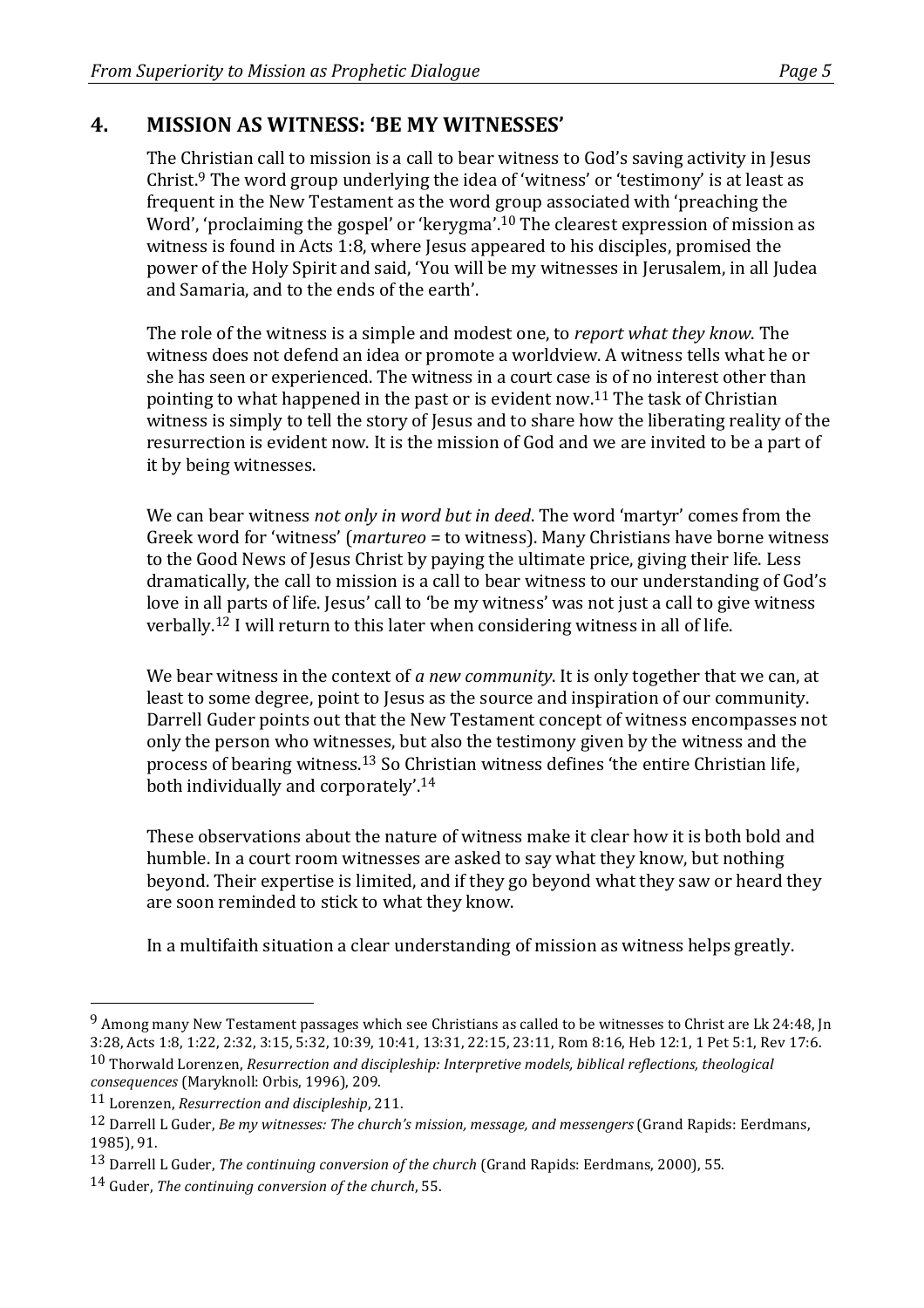the story of Jesus and to the living reality of the Spirit of the risen Christ in our lives. Sharing what we believe is an integral part of dialogue. If we enter dialogue without clear convictions, but pretend to have completely open minds, we have no genuine dialogue.

On the other hand, in dialogue there is also a time to listen and learn. There are many things we do not know or understand.

I've expressed this in the words of a song:

Lord let me learn, learn more and more Learn that what I know is just a speck of what there is to know, Learn to listen to my neighbour when I'd rather speak and go  $\dots$ <sup>15</sup>

Let's take a simple example of the limitations of being a witness: When we see something dramatic in daily life we know we can misinterpret it. When there are police cars, sirens and people running everywhere, are we in the middle of a crime scene or a film set, a rescue drill or a genuine emergency? A certain humility is due.

Humility is particularly central to interfaith dialogue, where the deepest mysteries of life are being explored together. A certain openness, provisionality, respect, listening and eagerness to learn are all appropriate.

A sense of proportion about the task of Christian mission takes some of the sting out of the tension of wanting to share with others yet wanting to respect their different beliefs. Our role is to point to what we know and experience, acknowledging that there is far more to be understood and experienced.

So the first reason to engage in prophetic dialogue is that our call is to bear witness in conviction and openness.

## **5. SEEKING TRUTH IN DIALOGUE: 'THROUGH A GLASS DARKLY'**

The second reason stems from my view of truth.

## **a. Religions Differ**

There is no way to avoid the truth question when it comes to faith. Most religions have claimed to be true and to be the key to reality and happiness. And yet they differ deeply on what reality and salvation are.

Some people think that all religions ultimately say the same thing or that we all really worship one God by different names. When I began postgraduate religious studies at Lancaster in the UK my professor was Ninian Smart, a renowned world religions scholar. I can clearly remember him saying, 'Those who say that all religions are ultimately the same have not looked at the religions'. His point was that if we listen carefully to the genuine and deep

 $15$  Available at <www.rosslangmead.com>.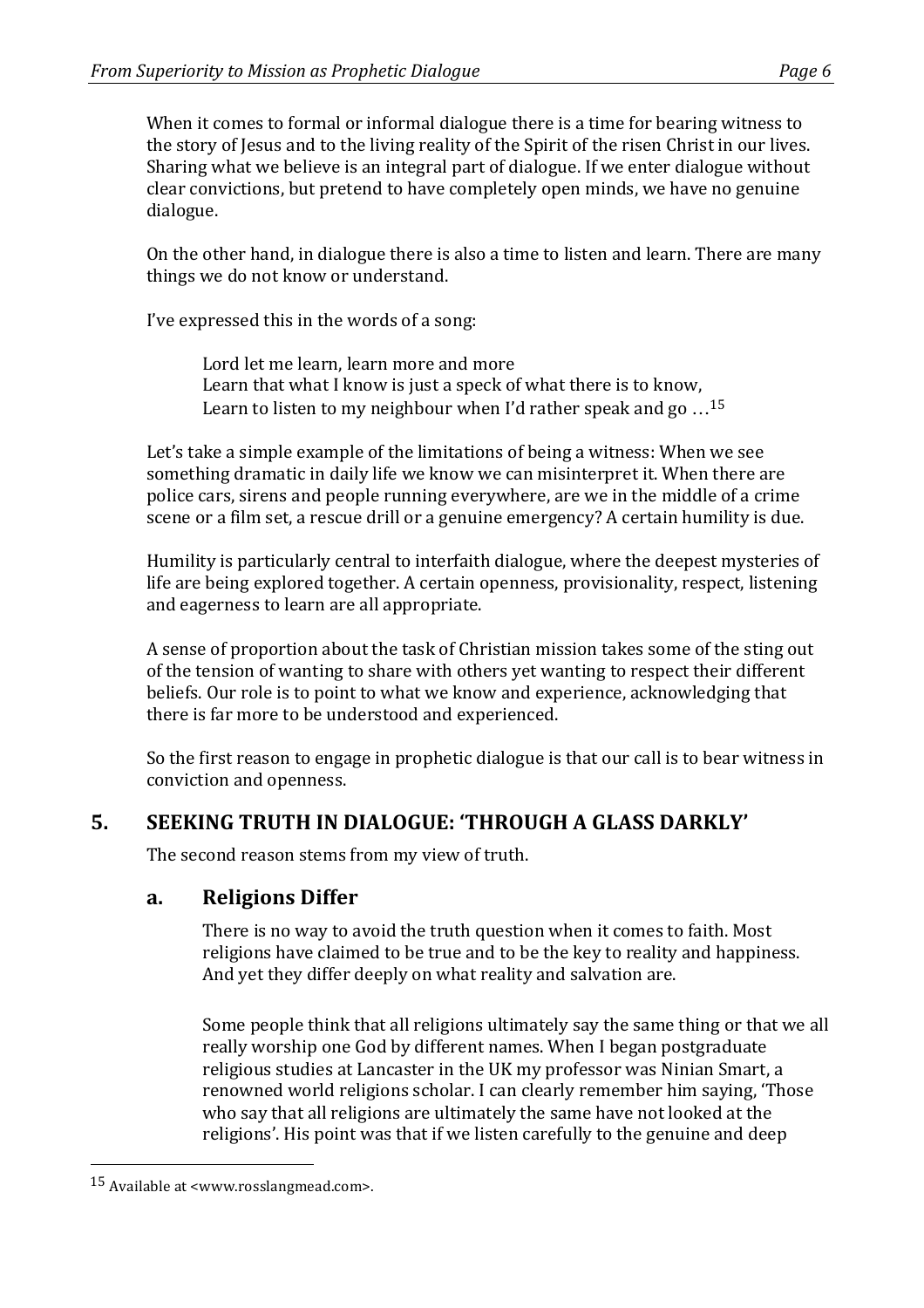differences between religious visions we will be forced to give up any unifying pattern we might want to impose on the incredible variety that exists.

- Some forms of faith follow one God, some follow many gods and some follow no god at all.
- Some religious worldviews aim to escape this world and others to renew it.
- Some religious visions insist that our salvation is up to us while others speak of grace, forgiveness and assistance on the way.
- Some are essentially solitary paths and others emphasise communal practices.

All religious views are deeply embedded in a complex set of myths, rituals, sacred scriptures, social structures and religious ethics. We can't extract 'pure religious beliefs' from their existence in a cultural setting.

So I believe Mahatma Gandhi was mistaken when he wrote, 'Religions are different roads converging to the same point'. He asked, 'What does it matter that we take different roads so long as we reach the same goal? Wherein is the cause for quarrelling?'<sup>16</sup> In reply we could ask, 'Would it matter if we were to reach different goals? Would there then be reason to talk about which road to take?'.

To use Paul Knitter's words, 'religions not only say they are different; they really, deeply, and forevermore are different'.<sup>17</sup>

## **b. We Know in Part**

 

If religious visions are genuinely different, how do we approach the question of their possible truth? I am arguing here that there is no deep tension between conviction and openness.

In my understanding of truth, we can know what is 'out there', but we also shape what is out there with our imagination. Truth is both objective and subjective. We have an active role in imagining it, so we should take our constructions of reality as only rough, partly-true and partly-imagined.<sup>18</sup> This is so for religious belief as well. Each faith perspective is likely to contain some truth as well as error.

As Paul says in 1 Corinthians 13:

For now we see in a mirror, dimly, but then we will see face to face. Now I know only in part; then I will know fully, even as I have been fully known (1 Cor 13:12).

<sup>&</sup>lt;sup>16</sup> Mohandas K Gandhi, *Hind Swaraj* (Ahmedabad: Navajivan Publishing House, 1938), 36.

<sup>&</sup>lt;sup>17</sup> Paul F Knitter, *Introducing theologies of religion* (Maryknoll: Orbis, 2002), 192.

<sup>&</sup>lt;sup>18</sup> N T Wright, *The New Testament and the people of God* (London: SPCK, 1992), 36.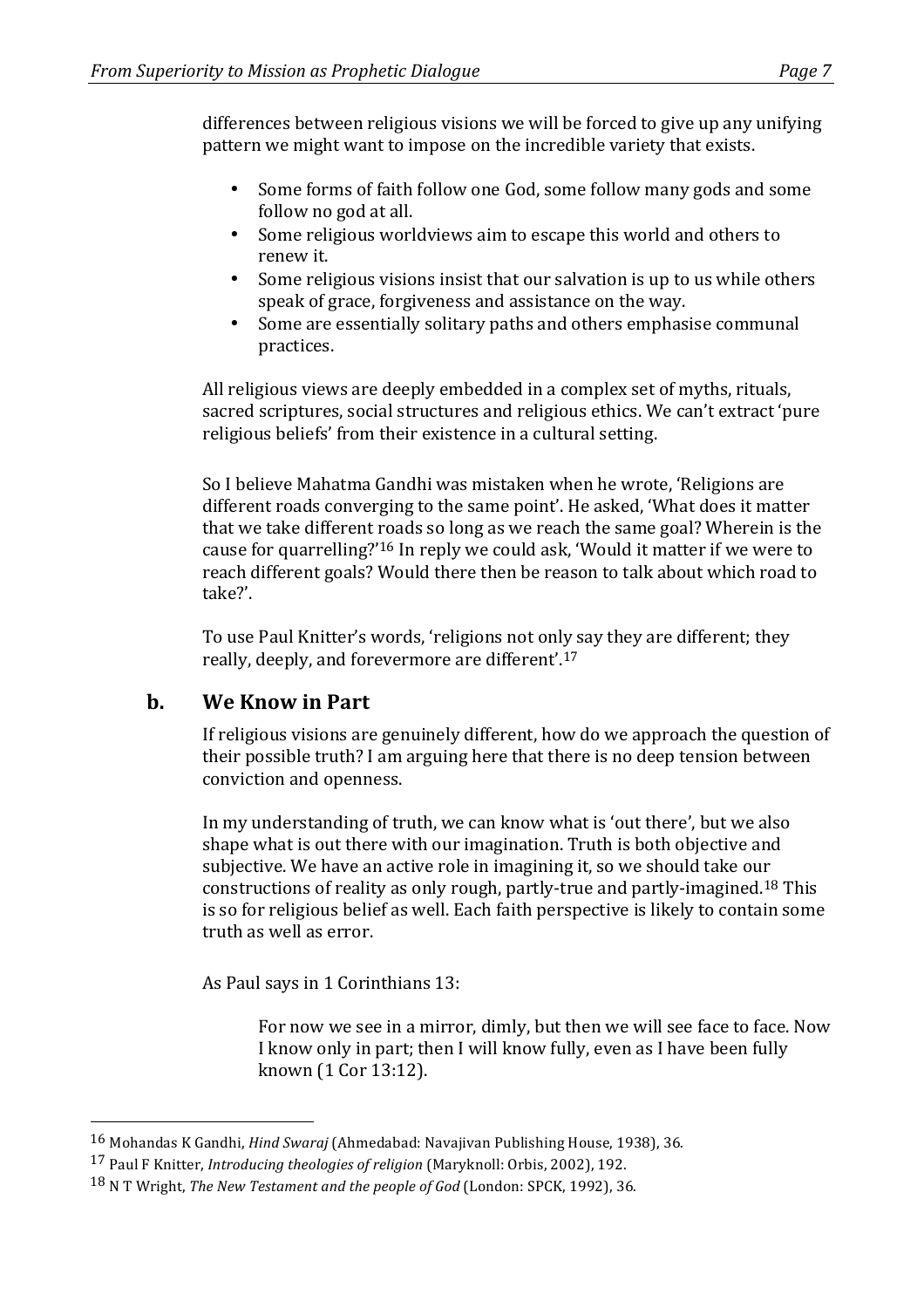As a result of this partial knowing, Paul says, we must walk by faith. We must even stake our lives on one form of faith or other, and we do.

#### **c. Dialogical Engagement**

If we only know in part, Christian witness should be accompanied by an openness to learn about God from those who differ from us. In other words, dialogue is a way of life for Christians.

Because we know only in part, meeting 'the other' is an opportunity for us to learn more about faith. Jews in Jesus' time would not have expected to learn from Samaritans and vet Jesus powerfully invited his hearers to revise their religious understanding by learning from the good Samaritan in Jesus' famous story of faith with its sleeves rolled up (Lk  $10:30-7$ ). We can almost hear the disciples going. 'Did he say the Samaritans?'.

This open stance, in which we recognise that we don't have the whole truth, is also sometimes labelled 'inclusivism'. Classically this position holds that the partial truth in other religions finds its fulfilment in Jesus Christ.<sup>19</sup> But there are a variety of Christian inclusivisms. Karl Rahner called certain believers in other religions who live by grace 'anonymous Christians'.<sup>20</sup> Others, such as Gavin D'Costa, believe that God's Spirit (admittedly constrained by being the Spirit of Christ) works freely throughout the world, so Christians are obliged to engage dialogically with believers in other faiths in order to learn more about what the Spirit is doing.<sup>21</sup>

Christian mission, then, will take the shape of witnessing in bold humility, prepared to share when appropriate our partial understanding of God's activity as we have experienced it and yet open to listen and learn, even to the point of revising what we believe. Bold humility is another way of describing prophetic dialogue.

So for me there is no tension between conviction and openness, first, because we are called to be witnesses and, second, because we know only in part.

#### **6. INCARNATIONAL WITNESS: IN ALL OF LIFE**

The third reason I find it natural to see Christian mission as one, rather than as two tasks in tension, is that our witness works itself out incarnationally in all dimensions of life, particularly through relationships. We are called to express our witness in love for neighbour. This is a holistic concept; that is, it is one thing involving many dimensions in harmony. Our strong desire to follow Jesus' way of love is not compromised by our openness to difference in the other or by the likelihood that we will learn and be changed as we interact.

<sup>&</sup>lt;sup>19</sup> J N Farquhar, *The crown of Hinduism* (London: Oxford University Press, 1913).

<sup>&</sup>lt;sup>20</sup> Karl Rahner, *Foundations of Christian faith* (New York: Seabury, 1978), 178-203.

<sup>&</sup>lt;sup>21</sup> Gavin D'Costa, *The meeting of the religions and the trinity* (Edinburgh: T & T Clark, 2000), 122.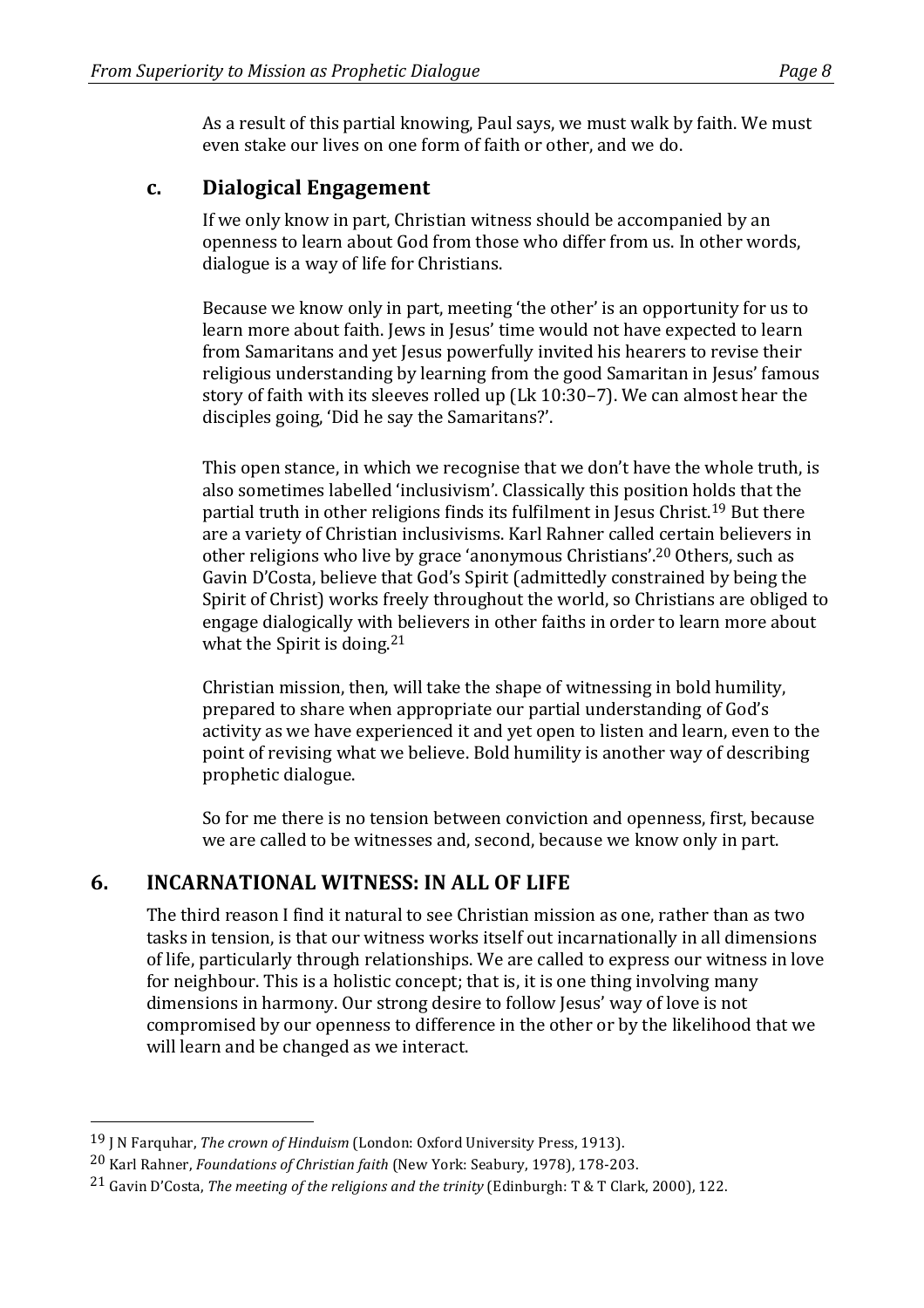Several dimensions of this all-of-life witness are suggested in the 1984 Catholic document 'Dialogue and Mission', which calls us to pursue dialogue in theological exchange, religious experience, action and daily life.<sup>22</sup> I've changed the order and listed them in rough order from the rare to the everyday.

#### **a. Theological exchange**

Much of my discussion so far has focused on theological exchange. We have to admit, however, that genuine interfaith dialogue at this level, in which the conversation partners are mutually enriched by listening to each other and probing each other on matters of belief, is rare. While we do not give up on it, from day to day it is the other three dimensions where we have most opportunity to bear witness through our dialogical approach.

### **b.** Religious experience

Our personal experience of God is a vital aspect of bearing witness to the reality of Christ.

By religious experience I am referring here to prayer, contemplation, faith journey and any experiences of a distinctly spiritual nature, whether 'ordinary' or extraordinary.

Our spiritual experience can open us to 'the other'. For example, my wife has a friend who is a devout Muslim woman. Because the spiritual dimension of life is real to both of them, a deep openness to the reality of both their experiences is present in the relationship. To encounter believers of other faiths who are deeply committed to their spiritual paths is often to become aware of a holy space and to provoke ourselves to ask again how the Spirit of God is active in the world. It is a dialogue of the heart.

I suggest that in a multifaith context, one of the best ways for Christians to witness to their faith is to practise the spiritual disciplines and allow them to bear fruit in their lives. Many younger spiritual seekers in the West bypass the church because they do not see them as spiritual—this is probably a surprise to Christians.<sup>23</sup>

#### **c. Action**

 

The dialogue of action is, in one sense, the least controversial, because most religions affirm certain ethical ideals related to peace, justice and human rights which would allow them to co-operate and work together 'dialogically' for human freedom. Given the mess our world is in, the religions have a job to do

<sup>&</sup>lt;sup>22</sup> Pontifical Secretariat for Non-Christians, *Dialogue and mission: The attitude of the church to the followers of other religions: Reflections and orientations on dialogue and mission* (Rome: The Vatican, 1984). See also Pontifical Council for Interreligious Dialogue and Congregation for the Evangelization of Peoples, *Dialogue and proclamation* (Rome: The Vatican, 1991), #42, which is also found in James A Scherer and Stephen B Bevans, eds. *New directions in mission and evangelization, 1: Basic statements, 1974-1991* (Maryknoll: Orbis, 1992), 187.

<sup>&</sup>lt;sup>23</sup> John Drane, *Do Christians know how to be spiritual? The rise of new spirituality and the mission of the church* (London: Darton, Longman & Todd, 2005)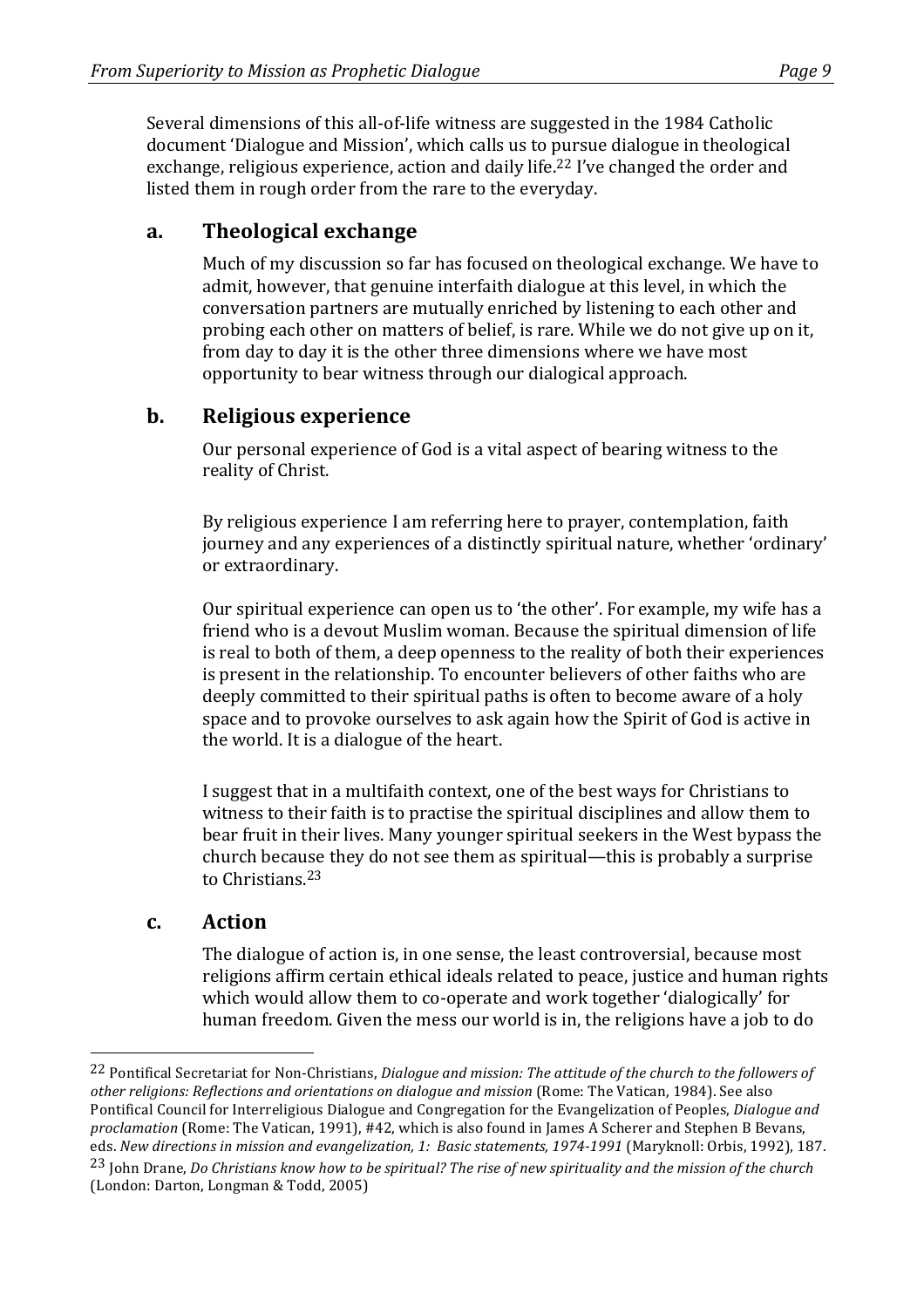and could learn a great deal from each other by working shoulder-to-shoulder for peace, justice and care of the environment.

This is certainly the vision of writers such as Hans Küng and Paul Knitter, who call for a global ethic: if the world is to know peace between peoples it will need to know peace between religions.<sup>24</sup> There are many local initiatives where interfaith cooperation occurs in common resistance to social evils.

I was an organiser of a peace vigil against the war in Iraq when it looked likely in 2003. The group began as 'Christians for Peace', but was soon joined by 'Muslims for Peace', Hindus and other groups, and the vigil became an interfaith protest. I remember the Muslim representative insisting that we each make large banners speaking from our own tradition, so that all could see that we were working together. He particularly wanted Muslims in Indonesia to see on TV that Christians in Australia opposed the war, because, he said, they just assumed that most Australians were Christian and supported the war ambitions of the American Christian leader, George W Bush.

This example, however, reminds us how urgent and important the dialogue of action is, because huge political divisions are forming across the world along broadly religious lines. It also reminds us that many social ideals are not shared by all. There are great differences within religious communities as well as between them.

In the dialogue of action Christians can bear witness to their faith through their commitment to the Kingdom of God, the new order of relationships in which the poor are fed, the voiceless are heard, the powerful do not exploit the powerless and there is liberation for all to become fully human. Some of this vision may, at times, be distinctively Christian, but we share common cause with many believers of other faiths.

## **d. Daily life**

 

It is in the interactions of daily life that incarnational witness occurs most frequently. I have in mind here all the ways in which Christians bear witness, most often through their actions, their relationships and their attitudes and values, and occasionally through opportunities to speak about their faith.

We bear witness when we move beyond our comfort zone to befriend the outcast, the migrant, the believer of another faith—'the other'. It is the practical outworking of loving our neighbour. We bear witness when we live simply and in a welcoming manner. We bear witness when we defend the weak, care for the orphan, share our resources and visit the lonely and isolated. We bear witness when we are honest at work and treat others respectfully. The list goes on, of course.

<sup>&</sup>lt;sup>24</sup> Hans Küng, *Global Responsibility: In search of a new world ethic* (London: SCM, 1991); Paul Knitter, *One earth*, *many religions: Multifaith dialogue and alobal responsibility* (Maryknoll: Orbis, 1995).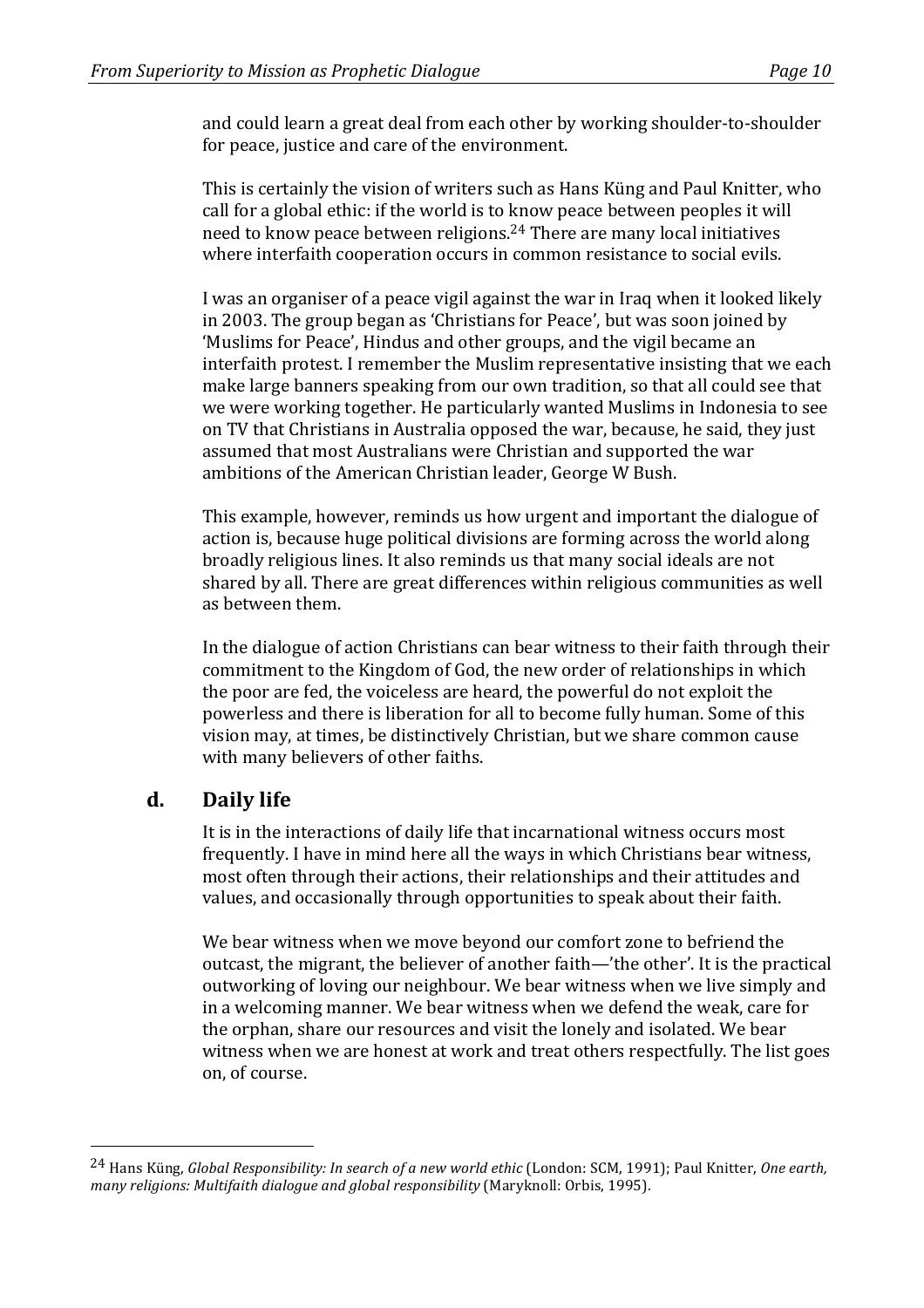The dialogical dimension of this witness is found in our openness to 'the other'. The biblical tradition of hospitality to the stranger, to the traveller and to widows and orphans is specifically linked in the New Testament to the discovery of God in 'the other'. In the search for truth we acknowledge that we know only in part, and we seek greater understanding by listening to others; in the witness of daily life we acknowledge that we are diminished by interacting only within our own group and we are enlarged as we make space for 'the other'. 

In daily life, difference is a gift from God. Just as we are richer and wiser in a multicultural context, we are also spiritually richer and wiser when we interact in a multifaith context. Our witness, being dialogical in nature, is always open to both sharing (in word and deed) and receiving (in word and deed).

Before I finish I'd like to touch specifically on Buddhist-Christian dialogue, because I imagine that is the most likely interfaith dialogue you are likely to engage in here in Myanmar.

I'm not an expert on dialogue with Buddhists, so I can't help you much in this area. But here are a few suggestions that may be helpful:

#### **i. Remember, the Motive Is Love and Desire to Understand**

The main focus of dialogue is sharing and learning, not evangelism. It may lead to such opportunities or develop into a telling of the gospel, but to listen and learn is an important aim in itself. It may grow out of a simple desire to be friends with a Buddhist person.

#### **ii. Learn Something about Buddhism First.**

Read their scriptures. Find out what makes them tick. Ask around to see how Buddhism is practised, not just what scholars say about Buddha's teachings. Just because we live next door to people it doesn't mean we understand them.

#### **iii. Affirm What You Can in Buddhism.**

Seeking common ground is a good first step in dialogue. For example, I find their teaching on compassion inspiring at times, even though it differs a bit from Christian love. Another example is that their emphasis on wisdom is rather similar to the Jewish idea of Sophia, a name for God in the Wisdom literature in the Old Testament. Also, there are similarities between the Buddhist doctrine of *anatta* ('no self') and the Christian idea of losing your soul to gain life. $25$ 

#### **iv. Respect Their Practice.**

 

Many Christians have discovered that meditation is a valuable spiritual discipline, helping to bring mind and body into harmony. Our religious

<sup>&</sup>lt;sup>25</sup> La Seng Dingrin, 'Christian understandings of the Buddhist doctrine of Anatta (no-self)', *Rays: MIT Journal of Theology* 3 (2002): 89-106.